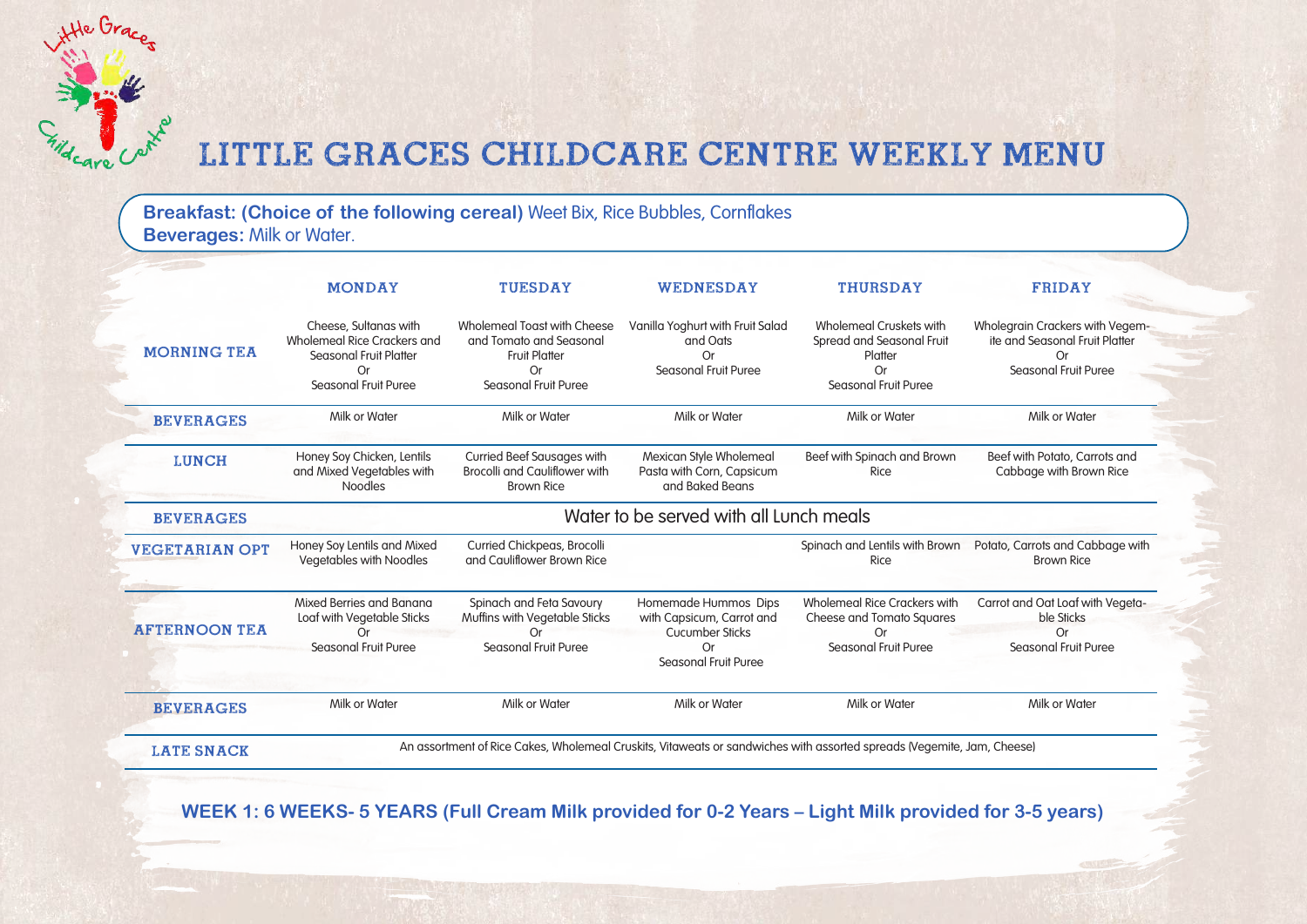**Breakfast: (Choice of the following cereal)** Weet Bix, Rice Bubbles, Cornflakes **Beverages:** Milk or Water.

Hte Grace

|                       | <b>MONDAY</b>                                                                                                    | <b>TUESDAY</b>                                                                    | WEDNESDAY                                                                                           | <b>THURSDAY</b>                                                                                                              | <b>FRIDAY</b>                                                                                                             |  |  |
|-----------------------|------------------------------------------------------------------------------------------------------------------|-----------------------------------------------------------------------------------|-----------------------------------------------------------------------------------------------------|------------------------------------------------------------------------------------------------------------------------------|---------------------------------------------------------------------------------------------------------------------------|--|--|
| <b>MORNING TEA</b>    | Scrambled Eggs with<br>Wholemeal Toast and<br>Seasonal Fruit Platter<br><b>Or</b><br>Seasonal Fruit Puree        | Vanilla Yoghurt with Oats and<br>Apricots<br>Or<br>Seasonal Fruit Puree           | Cheese and Crackers with<br><b>Dried Fruit</b><br>Or<br>Seasonal Fruit Puree                        | Wholemeal Crumpets with<br>Spread and Seasonal Fruit<br>Platter<br>Or<br>Seasonal Fruit Puree                                | <b>Raisin Toast with Seasonal Fruit</b><br>Platter<br>0r<br>Seasonal Fruit Puree                                          |  |  |
| <b>BEVERAGES</b>      | Milk or Water                                                                                                    | Milk or Water                                                                     | Milk or Water                                                                                       | Milk or Water                                                                                                                | Milk or Water                                                                                                             |  |  |
| <b>LUNCH</b>          | Beef Strogganoff with Brown<br>Rice                                                                              | Sweet Potato, Peas, Corn,<br>Carrot and Broccoli Curry with<br><b>Brown Rice</b>  | Chicken and Mixed Vegetable<br>Sausage Rolls                                                        | Beef, Beans and Mixed<br>Vegetable Sheppards Pie                                                                             | Meat Balls with Speghetti                                                                                                 |  |  |
| <b>BEVERAGES</b>      | Water to be served with all Lunch meals                                                                          |                                                                                   |                                                                                                     |                                                                                                                              |                                                                                                                           |  |  |
| <b>VEGETARIAN OPT</b> | Chickpea and Mixed<br>Vegetable Stroganof with<br><b>Brown Rice</b>                                              |                                                                                   | Mixed Vegetable Sausage<br><b>Rolls</b>                                                             | Mixed Vegetable and Beans<br>Sheppard's Pie                                                                                  | Napoletana Pasta                                                                                                          |  |  |
| <b>AFTERNOON TEA</b>  | Homemade Hummos Dips<br>with Capsicum, Carrot and<br>Cucumber Sticks<br><b>Or</b><br><b>Seasonal Fruit Puree</b> | Coconut Loaf with Vegetable<br><b>Sticks</b><br>Or<br><b>Seasonal Fruit Puree</b> | <b>Banana and Mixed Berry</b><br>Muffins with Vegetable Sticks<br><b>Or</b><br>Seasonal Fruit Puree | <b>Wholemeal Rice Crackers with</b><br>Cheese and Baked Bean Dip<br>with Tomato Sqaures<br><b>Or</b><br>Seasonal Fruit Puree | Vegetable and Mashed Sweet<br>Potato Crumbed Patties with<br>Vegetable Sticks<br><b>Or</b><br><b>Seasonal Fruit Puree</b> |  |  |
|                       |                                                                                                                  | Milk or Water                                                                     | Milk or Water                                                                                       | Milk or Water                                                                                                                | Milk or Water                                                                                                             |  |  |

**WEEK 2: 6 WEEKS- 5 YEARS (Full Cream Milk provided for 0-2 Years – Light Milk provided for 3-5 years)**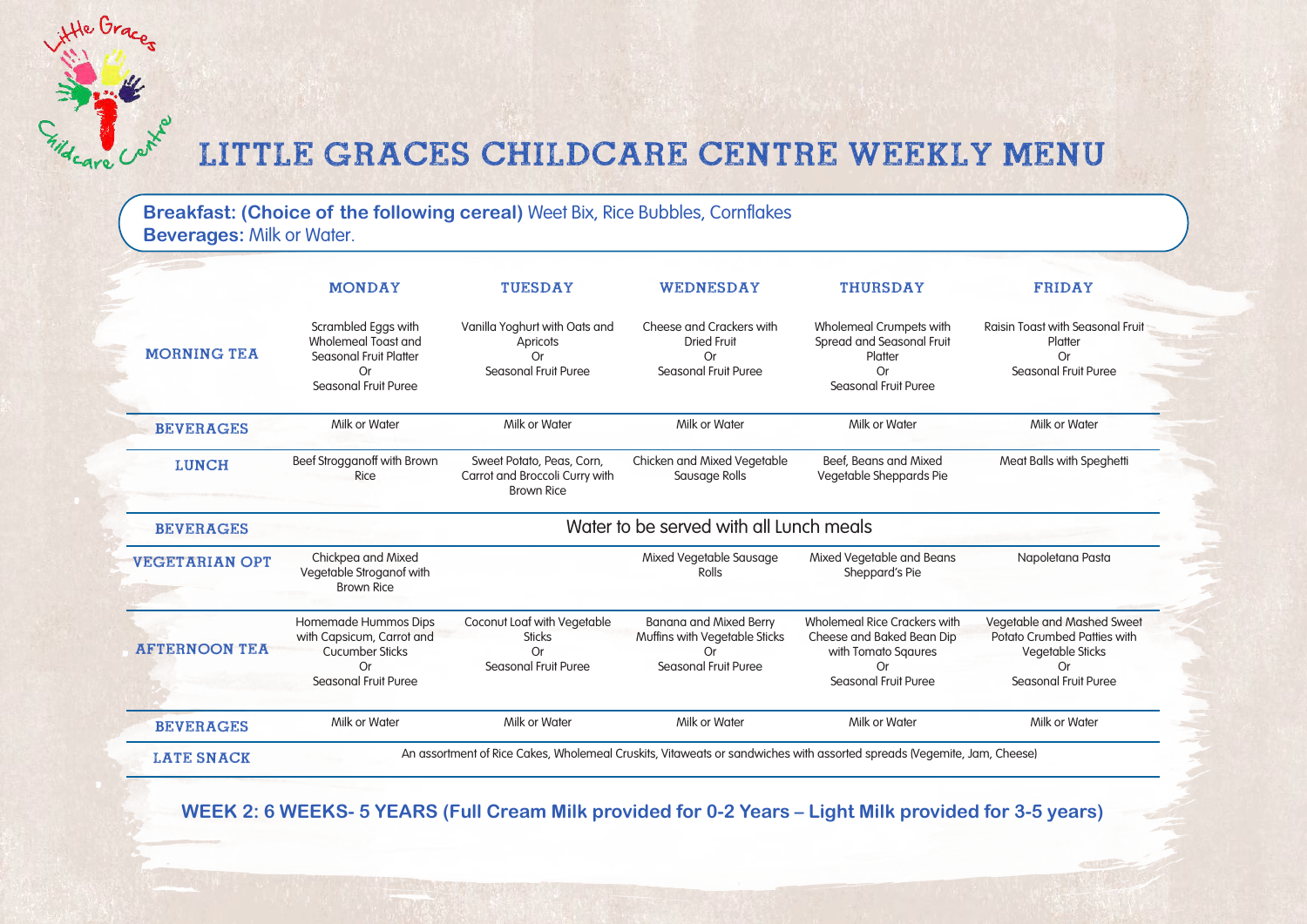**Breakfast: (Choice of the following cereal)** Weet Bix, Rice Bubbles, Cornflakes **Beverages:** Milk or Water.

Hte Grace

care

|                       | <b>MONDAY</b>                                                                                                       | <b>TUESDAY</b>                                                                                                         | WEDNESDAY                                                                                                    | <b>THURSDAY</b>                                                                                | <b>FRIDAY</b>                                                                                     |  |
|-----------------------|---------------------------------------------------------------------------------------------------------------------|------------------------------------------------------------------------------------------------------------------------|--------------------------------------------------------------------------------------------------------------|------------------------------------------------------------------------------------------------|---------------------------------------------------------------------------------------------------|--|
| <b>MORNING TEA</b>    | <b>Wholemeal English Muffins</b><br>with Spreads and Seasonal<br><b>Fruit Platter</b><br>Or<br>Seasonal Fruit Puree | Cheese, Sultanas and<br>Wholemeal Rice Crackers with<br><b>Seasonal Fruit Platter</b><br>Or<br>Seasonal Fruit Puree    | Wholemeal Toast with Cheese<br>and Tomato and Seasonal<br><b>Fruit Platter</b><br>Or<br>Seasonal Fruit Puree | Vanilla Yoghurt with Peaches<br>0r<br>Seasonal Fruit Puree                                     | Wholemeal English Muffins with<br>Spread and Seasonal Fruit Platter<br>Оr<br>Seasonal Fruit Puree |  |
| <b>BEVERAGES</b>      | Milk or Water                                                                                                       | Milk or Water                                                                                                          | Milk or Water                                                                                                | Milk or Water                                                                                  | Milk or Water                                                                                     |  |
| <b>LUNCH</b>          | Beef and Broccoli Stir Fry with<br><b>Noodles</b>                                                                   | Beef, Capsicum, Mushroom,<br>Onion, Pineapple Pizza on<br>Wholemeal Lebanese Bread                                     | Pasta Bolognaise                                                                                             | Chinese Mushroom, Chickpea<br>and Mixed Vegetables with<br><b>Brown Rice</b>                   | Chicken and Lentil Vegetable<br>Noodle Soup                                                       |  |
| <b>BEVERAGES</b>      | Water to be served with all Lunch meals                                                                             |                                                                                                                        |                                                                                                              |                                                                                                |                                                                                                   |  |
| <b>VEGETARIAN OPT</b> | Chickpea and Broccoli Stir Fry<br>with Noodles                                                                      | Capsicum, Mushroom, Onion,<br>Pineapple Pizza on Wholemeal<br>Lebanese Bread                                           | Napoletana Pasta                                                                                             |                                                                                                | Lentil and Vegetable Noodle Soup                                                                  |  |
| <b>AFTERNOON TEA</b>  | Sultana Tea Loaf with Vegeta-<br>ble Sticks<br><b>Or</b><br>Seasonal Fruit Puree                                    | Curry Puffs with Vegetable<br><b>Sticks</b><br>Or<br>Seasonal Fruit Puree                                              | Homemade Dips with<br>Capsicum and Cucumber<br><b>Sticks</b><br><b>Or</b><br><b>Seasonal Fruit Puree</b>     | Wholemeal Rice Crackers with<br>Cheese and Tomato Squares<br><b>Or</b><br>Seasonal Fruit Puree | Spinach and Feta Scrolls with<br>Vegetable Sticks<br><b>Or</b><br>Seasonal Fruit Puree            |  |
| <b>BEVERAGES</b>      | Milk or Water                                                                                                       | Milk or Water                                                                                                          | Milk or Water                                                                                                | Milk or Water                                                                                  | Milk or Water                                                                                     |  |
| <b>LATE SNACK</b>     |                                                                                                                     | An assortment of Rice Cakes, Wholemeal Cruskits, Vitaweats or sandwiches with assorted spreads (Vegemite, Jam, Cheese) |                                                                                                              |                                                                                                |                                                                                                   |  |

 **WEEK 3: 6 WEEKS- 5 YEARS (Full Cream Milk provided for 0-2 Years – Light Milk provided for 3-5 years)**